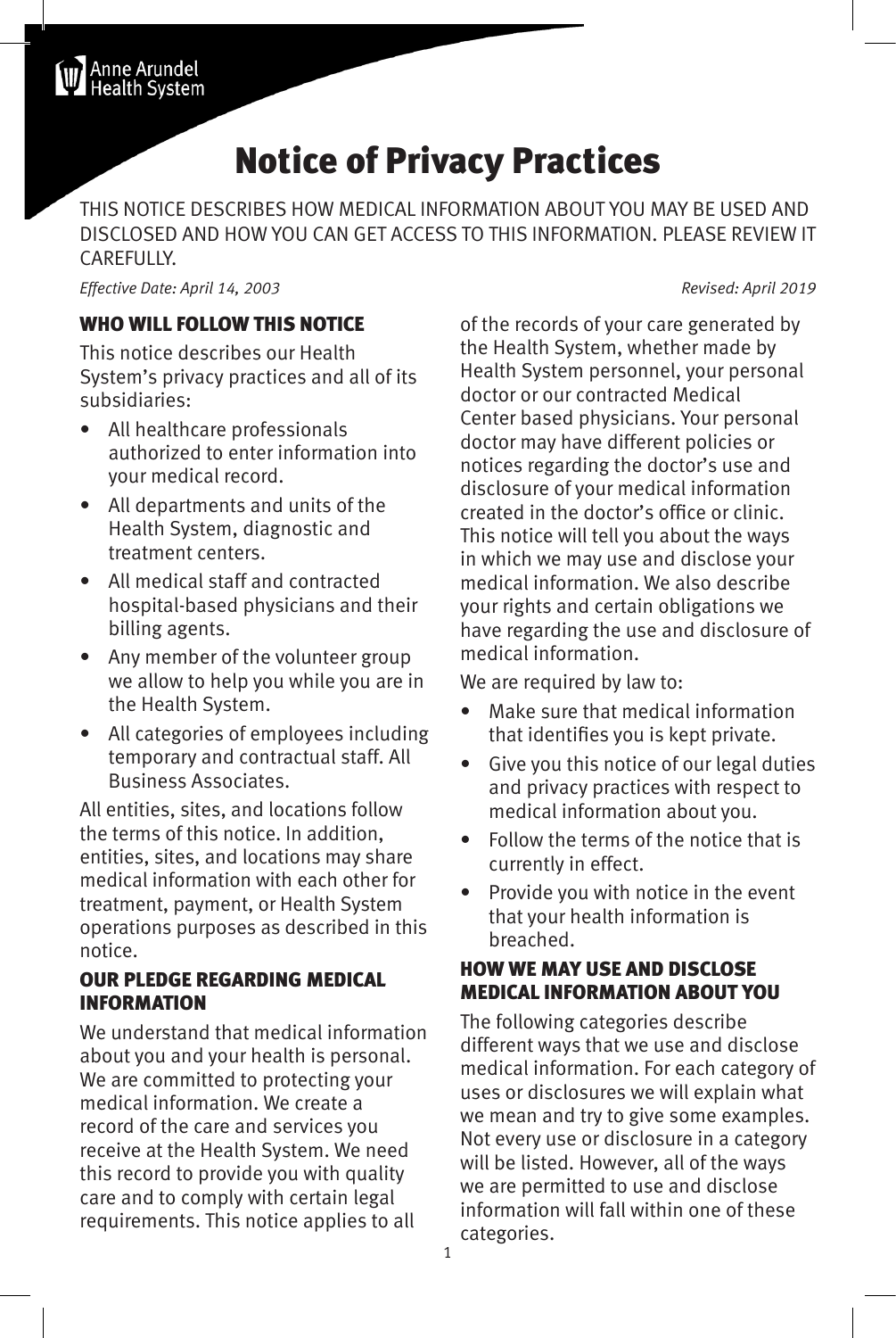**For Treatment.** We may use medical information about you to provide you with medical treatment or services. We may disclose medical information about you to doctors, nurses, technicians, medical students, or other Health System personnel who are involved in your care. For example, a doctor treating you for a broken hip may need to know if you have diabetes because diabetes may slow the healing process. In addition, the doctor may need to tell the dietitian if you have diabetes so that we can arrange for appropriate meals. We also may disclose medical information about you to people outside the Health System who may be involved in your ongoing care, such as family members, clergy, or others who provide services that are part of your care, such as therapists or physicians. As part of our Collaborative Care Network, your medical information may be used to facilitate ongoing care management activities. AAMC may receive information about medical treatment from other providers through CRISP and other health information exchanges for the purposes of coordinating your care.

#### *AAHS participates in the*

*Chesapeake Regional Information System for our Patients (CRISP), a statewide health information exchange (HIE). Basic identifying and clinical information regarding your visits to the medical center may be shared with the HIE for the purpose of diagnosis and treatment as permitted by law. Other providers participating in CRISP may access this information as part of your treatment. You may "opt-out" and prevent searching of your information available through CRISP by calling 1-877-952-7477 or completing and submitting an Opt-Out form to CRISP by mail, fax or through their website at www.crisphealth.org. AAHS may also participate in other HIEs and may electronically share your health* 

*information with other HIE participants. If you do not opt-out of this exchange of information, we may provide your health information to the other HIEs in which we participate. To opt-out of participating in these HIEs, please contact AAHS at (443) 481-4131.*

**For Payment.** We may use and disclose medical information about you to bill and collect payment from you, your insurance company or a third party payor for the services you received. For example, we may need to give your health plan information about treatment you received at the Health System so your health plan will pay us or reimburse you for the treatment. We may also tell your health plan about a treatment you are going to receive to obtain prior approval or to determine whether your plan will cover the treatment. Genetic information cannot be used to determine coverage or pricing of treatment and services. Our facilities may share your information with other providers who are involved in your care for their payment purposes.

**For Healthcare Operations.** We may use and disclose medical information about you for day-to-day operations. These uses and disclosures are necessary to run the Medical Center, diagnostic and treatment centers and make sure that all of our patients receive quality care. For example, we may use medical information to evaluate our treatment and services and the performance of our staff in caring for you. Medical information about many Health System patients may be combined to decide what additional services the Health System should offer, what services are not needed, and whether certain new treatments are effective. Information may also be disclosed to doctors, nurses, technicians, medical students, and other Health System personnel for review and learning purposes. We may also combine the medical information we have with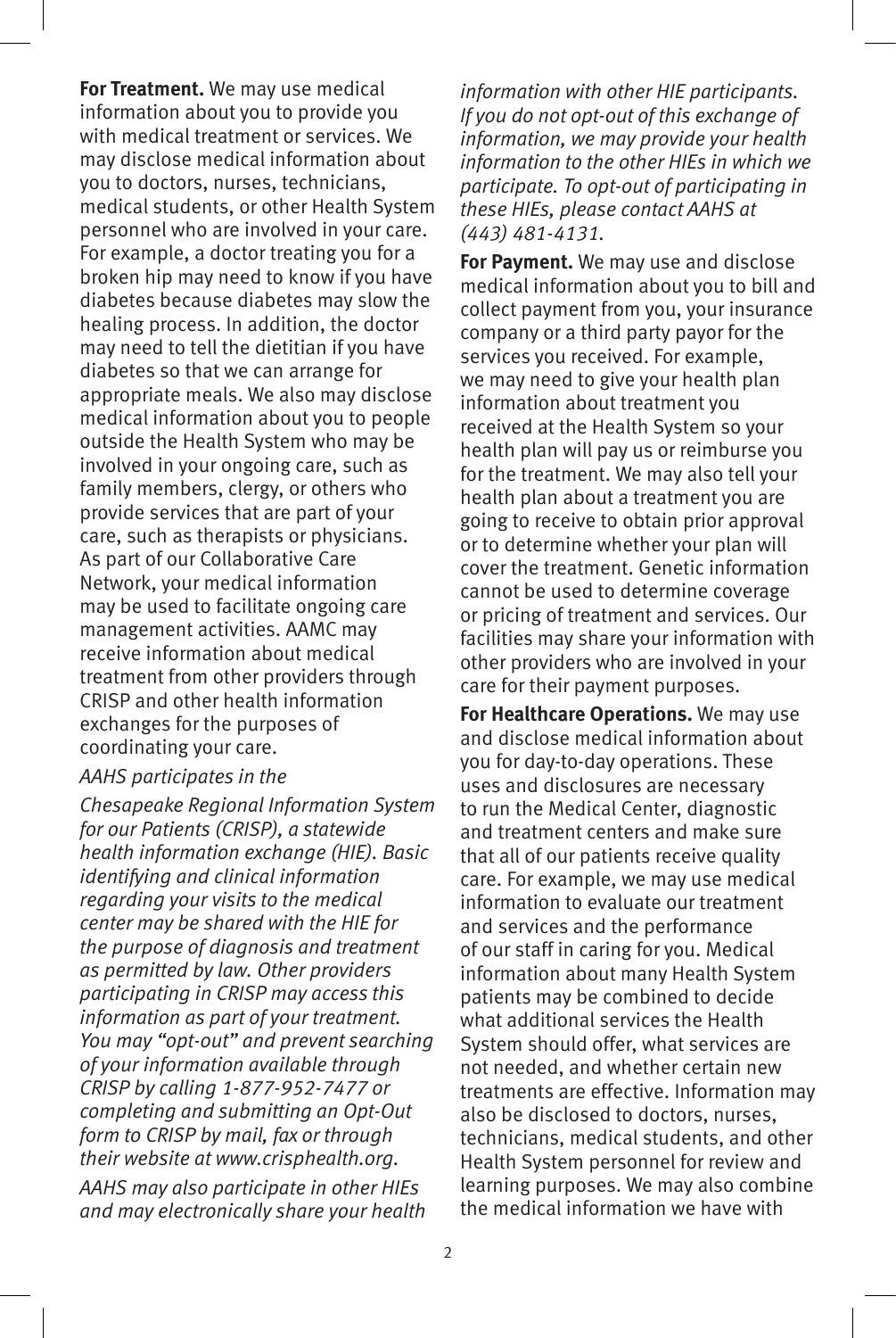medical information from other hospitals to compare our performance and see where improvements can be made in the care and services we offer. We may remove information that identifies you from this medical information so others may use it to study health care and healthcare delivery without learning the identities of specific patients. We may disclose information about you for another hospital's health care operations if you also have received care at that hospital. We may also include your health information in registry databases to evaluate treatment and outcomes at a state and national level. We may contact you to determine how satisfied you are with our services. We may contract with vendors and outside agencies to provide care and/or to assist in collecting information to assess and improve our services. We may also disclose information to accrediting agencies which review hospital operations to ensure quality of care.

**Photographs, Video and Audio** 

**Recordings.** We may obtain photographs, video and audio recording of your healthcare treatment at Anne Arundel Medical Center for the purpose of healthcare treatment, teaching and operations. Such photographs, video or audio recordings will not be used for marketing purposes unless you specifically authorize such use. If you do not want photographs, video or audio records made of your healthcare treatment, you may specifically request that such photographs, video or audio records not be made by notifying your physician.

**Treatment Alternatives.** We may use and disclose medical information to inform you of or recommend different ways to treat you.

**Health-Related Benefits and Services.** We may use and disclose medical information to inform you of health

related benefits or services that may be of interest to you. We may also contact you to provide appointment reminders.

**Fundraising Activities.** We may contact you in an effort to raise money for the Health System and its non-profit patient care programs. If you do not want the Health System to contact you to advance its philanthropic efforts, you may restrict use of your information for this purpose by contacting AAHS at 888-890-6919 or by email at OptOut@aahs.org. Your choice to opt out of fundraising communications in no way will affect your right to receive treatment by the Health System.

**Health System Directory.** Unless you object, we may include certain limited information about you in the Health System directory while you are a patient at the Health System. This information may include your name, location in the Health System, your general condition (e.g., fair, stable, etc.), and your religious affiliation. The directory information, except for your religious affiliation, may also be released to anyone who asks for you by name. Your religious affiliation may be given to a member of the clergy, such as a priest or rabbi, even if they don't ask for you by name. This is so your family, friends, and clergy can visit you and generally know how you are doing. If you do not want anyone to know directory information about you, if you want to limit the amount of directory information that is disclosed, or if you want to limit who gets directory information, this type of information may be restricted from being released.

**Individuals Involved in Your Care or Payment for Your Care.** We may release medical information about you to a friend or family member who is involved in your medical care. This includes persons named in any durable health care power of attorney or similar document provided to us. We may also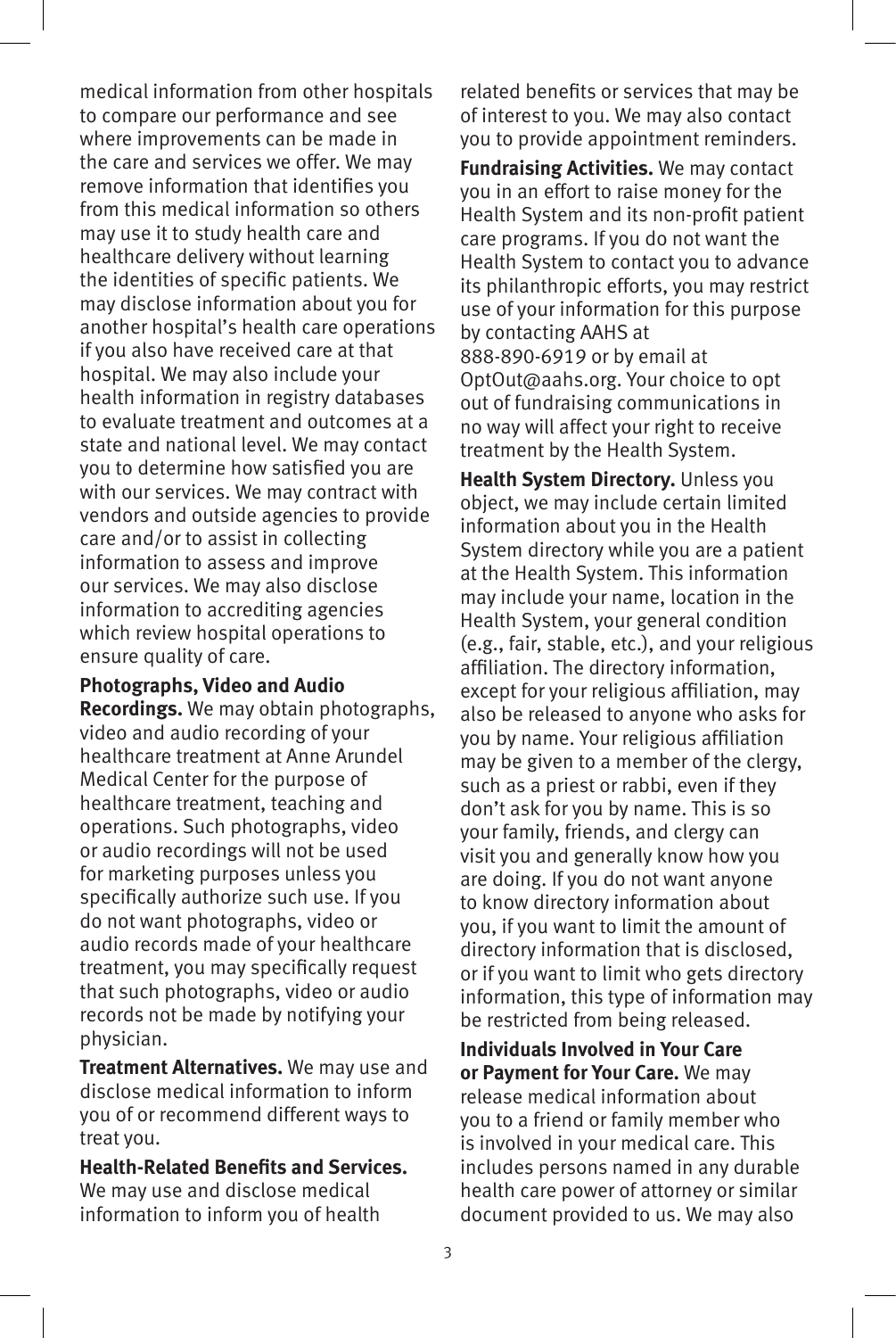give information to someone who helps pay for your care. In addition, we may disclose medical information about you to an entity assisting in a disaster relief effort so that your family can be notified about your condition, status and location. If you are not present or cannot agree or object, we will use our professional judgment to decide whether it is in your best interest to release relevant information to someone who is involved in your care or to an entity assisting in a disaster relief effort. You may request us to restrict sharing of your health status with someone who is involved in your care or for disaster relief efforts.

**Psychotherapy Notes** – We may use or disclose your psychotherapy notes for treatment, payment and health care operations. This may include the use or disclosure of your psychotherapy notes for training programs in mental health services, in the defense of a legal action, or for the oversight of the originator of the psychotherapy notes. For all other uses or disclosures of your psychotherapy notes we will obtain your authorization.

**Marketing** – We will obtain your authorization before we use or disclose your health information for marketing, except we may use your information to have a face-to-face discussion about a service or to provide you with a gift of nominal value.

**Authorization Required to Sell Your Health Information** – We will first obtain your authorization, if we sell your health information.

**Research.** Under certain circumstances, we may use and disclose medical information about you for research purposes. For example, a research project may involve comparing the health and recovery of all patients who received one medication to those who received another for the same condition. All research projects, however, are subject to a special approval process. This process evaluates a proposed research project and its use of medical information, trying to balance the research needs with patients' need for privacy of their medical information. Before we use or disclose medical information for research, the project will have been approved through this research approval process. However, we may disclose medical information about you to people preparing to conduct a research project, for example, to help them look for patients with specific medical needs, so long as the medical information they review does not leave the Health System. We will always ask for your specific permission if the researcher will have access to your name, address, or other information that reveals who you are, or will be involved in your care at the Health System.

#### USES AND DISCLOSURES WE MAY MAKE WITHOUT YOUR SPECIFIC AUTHORIZATION

**As Required By Law.** We will disclose medical information about you when required to do so by federal, state, or local law.

**To Avert a Serious Threat to Health or Safety.** We may use and disclose medical information about you when necessary to prevent a serious threat to your health and safety or the health and safety of the public or another person. However, any disclosure would only be to someone able to help prevent the threat.

# SPECIAL SITUATIONS

Organ and Tissue Donation. If you are an organ donor, we may release medical information to organizations that handle organ procurement or organ, eye, or tissue transplantation, or to an organ donation bank as necessary to facilitate organ or tissue donation and transplantation.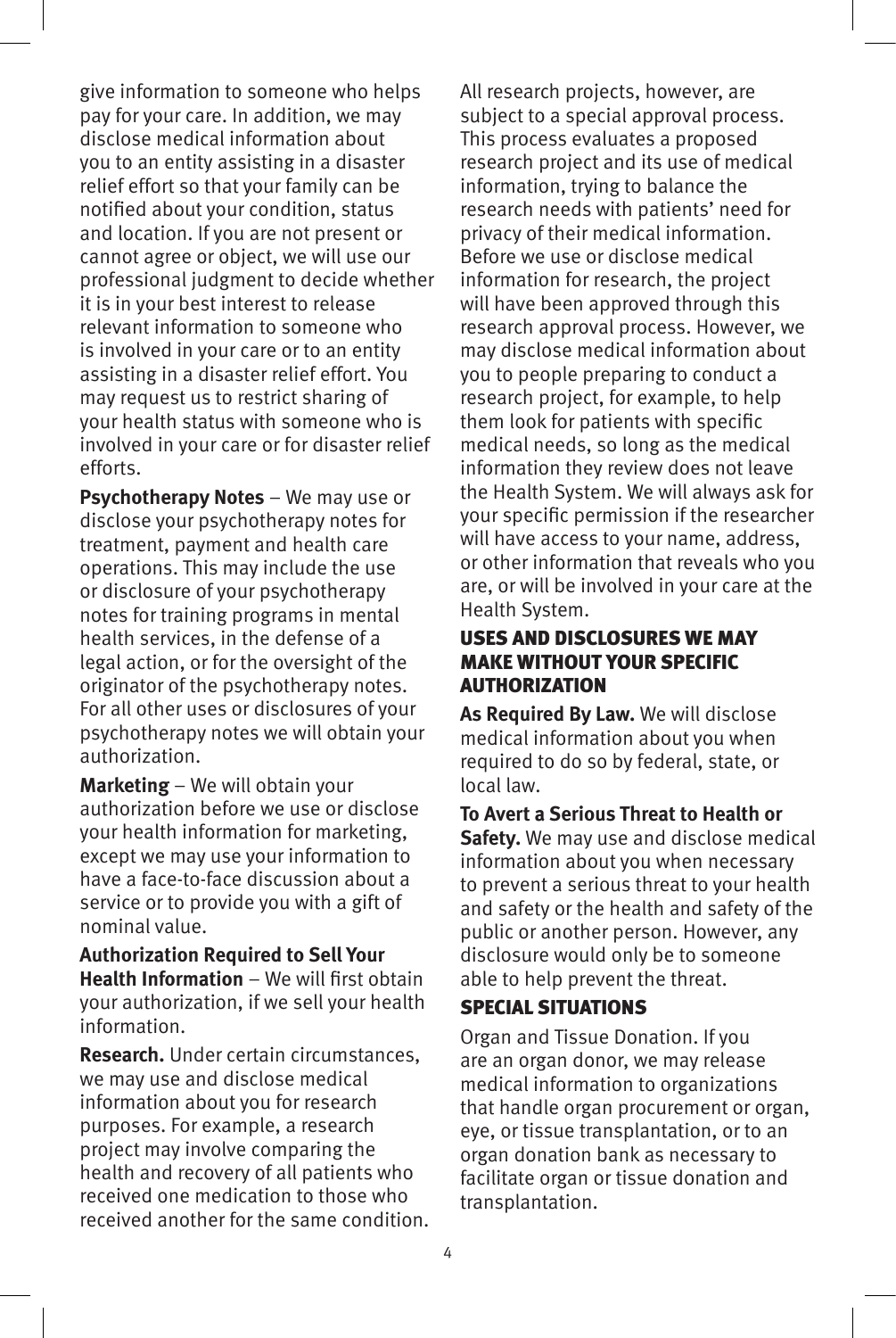**Military and Veterans.** If you are a member of the armed forces, we may release medical information about you as required by military command authorities. We may also release medical information about foreign military personnel to the appropriate foreign military authority. We may use and disclose to components of the Department of Veterans Affairs medical information about you to determine whether you are eligible for certain benefits.

**Workers' Compensation.** We may release medical information about you for Workers' Compensation or similar programs. These programs provide benefits for work-related injuries or illness.

**Public Health Risks.** We may disclose medical information about you for public health activities. These activities generally include the following:

- To prevent or control disease, injury, or disability.
- To report deaths.
- To report reactions to medications or problems with products; to notify people of recalls of products they may be using.
- To notify a person who may have been exposed to a disease or may be at risk for contracting or spreading a disease or condition.
- To notify the appropriate government authority if we believe a patient has been the victim of abuse, neglect, or domestic violence. We will only make this disclosure if you agree or when required or authorized by law.

**Health Oversight Activities.** We may disclose medical information to a health oversight agency for activities authorized by law. These oversight activities include, for example, audits, investigations, inspections, and licensure. These activities are necessary for the government to monitor the healthcare system, government programs, and compliance with civil rights laws. We may disclose your health information to the Secretary of Health and Human services for the purpose of determining compliance with and enforcement of these rules.

**Lawsuits and Disputes.** If you are involved in a lawsuit or a dispute, we may disclose medical information about you in response to a court or administrative order. We may also disclose medical information about you in response to a subpoena, discovery request, or other lawful process by someone else involved in the dispute, but only after efforts have been made to tell you about the request or to obtain an order protecting the information requested.

**Law Enforcement.** We may release medical information if asked to do so by a law enforcement official:

- In response to a court order. subpoena, warrant, summons, or similar process.
- To identify or locate a suspect, fugitive, material witness, or missing person.
- About the victim of a crime if, under certain limited circumstances, we are unable to obtain the person's agreement.
- About a death we believe may be the result of criminal conduct.
- About criminal conduct at the Health System.
- In emergency circumstances to report a crime; the location of the crime or victims; or the identity, description, or location of the person who committed the crime.

**Coroners, Medical Examiners, and Funeral Directors.** We may release medical information to a coroner or medical examiner. This may be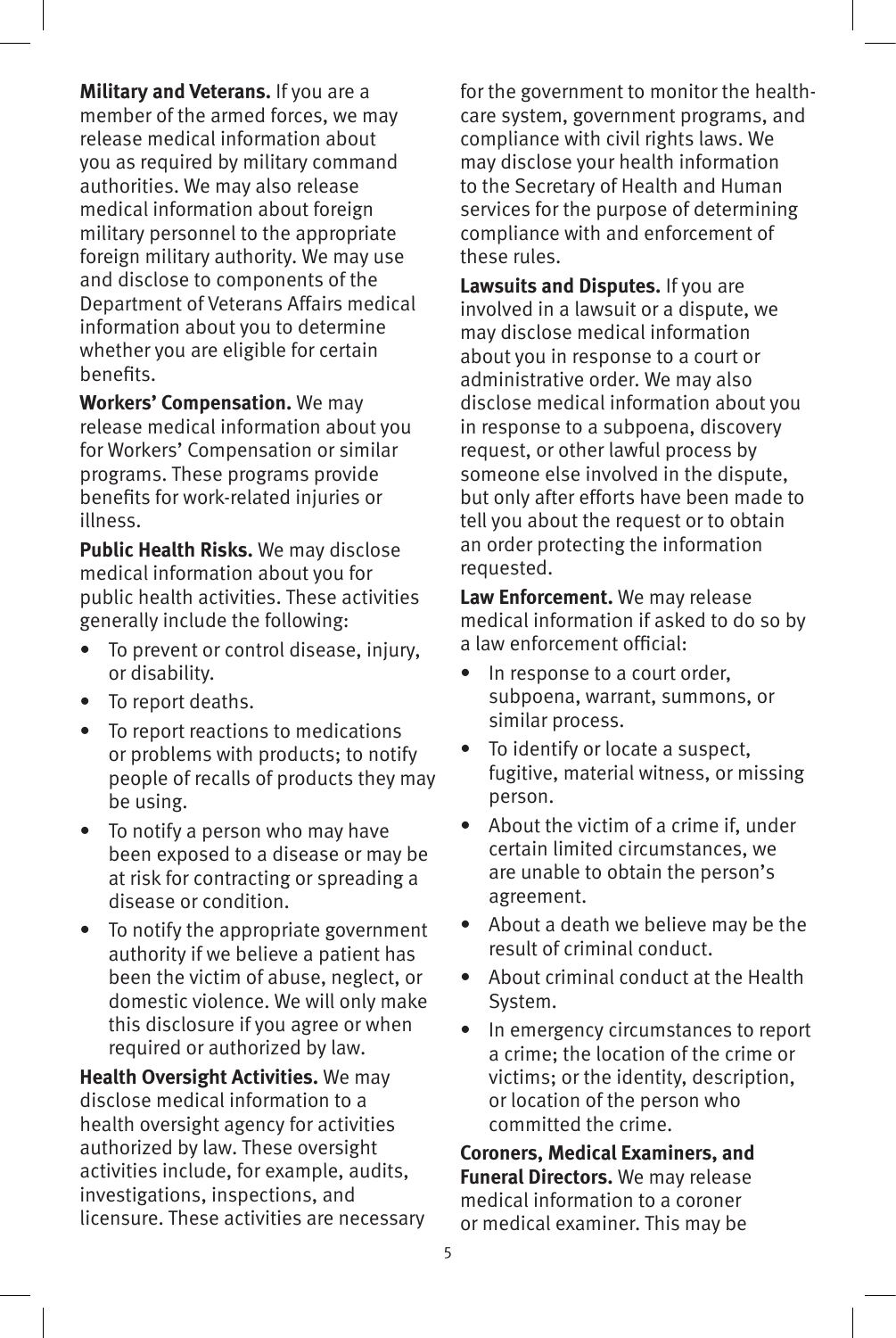necessary, for example, to identify a deceased person or determine the cause of death. We may also release medical information about deceased patients of the Health System to funeral directors as necessary to carry out their duties upon the request of the patient's family.

**National Security and Intelligence Activities.** We may release medical information about you to authorized federal officials for intelligence, counterintelligence, and other national security activities authorized by law.

**Protective Services for the President and Others.** We may disclose medical information about you to authorized federal officials so they may provide protection to the President, other authorized persons, foreign heads of state, or to conduct special investigations.

**Inmates.** If you are an inmate of a correctional institution or under the custody of a law enforcement official, we may release medical information about you to the correctional institution or law enforcement official. This release would be necessary (1) for the institution to provide you with health care; (2) to protect your health and safety or the health and safety of others; (3) for the safety and security of the correctional institution; or (4) to obtain payment for services provided to you.

## OTHER USES AND DISCLOSURE OF YOUR HEALTH INFORMATION

**Authorization.** Other uses and disclosures of health information not covered by this Notice or the laws that apply will be made only with your written permission. If you provide our facilities with an authorization to use and disclose health information about you, you may revoke that permission at any time by sending a request in writing to the facility's Health Information Management Department or Privacy Office. If you revoke your permission, we will no longer

use or disclose health information about you for the reasons covered by your written authorization. Please understand that we are unable to take back any disclosures we have already made with your permission and that we are required to retain our records of the care that we provided to you. If the authorization was to permit disclosure of your information to an insurance company as a condition of obtaining coverage, other laws may allow the insurer to continue to use your information to contest claims or your coverage, even after you have revoked the authorization.

## YOUR RIGHTS REGARDING MEDICAL INFORMATION ABOUT YOU

Although your medical record is the physical property of our facilities, you have the following rights regarding medical information we maintain about you:

**Right to Inspect and Copy.** You have the right to inspect and receive a copy of medical information that may be used to make decisions about your care. Usually, this includes medical and billing records, but does not include psychotherapy notes and other mental health records under certain circumstances.

To inspect and copy medical information that may be used to make decisions about you, you must submit your request in writing to the Health Information Management (Medical Record) Department. If you request a copy of the information, we may charge a fee for the costs of copying, mailing, or other supplies associated with your request. If you agree, we may provide you with a summary of the information instead of providing you with access to it, or with an explanation of the information instead of a copy. Before providing you with such a summary or explanation, we first will obtain your agreement to pay the fees, if any, for preparing the summary or explanation.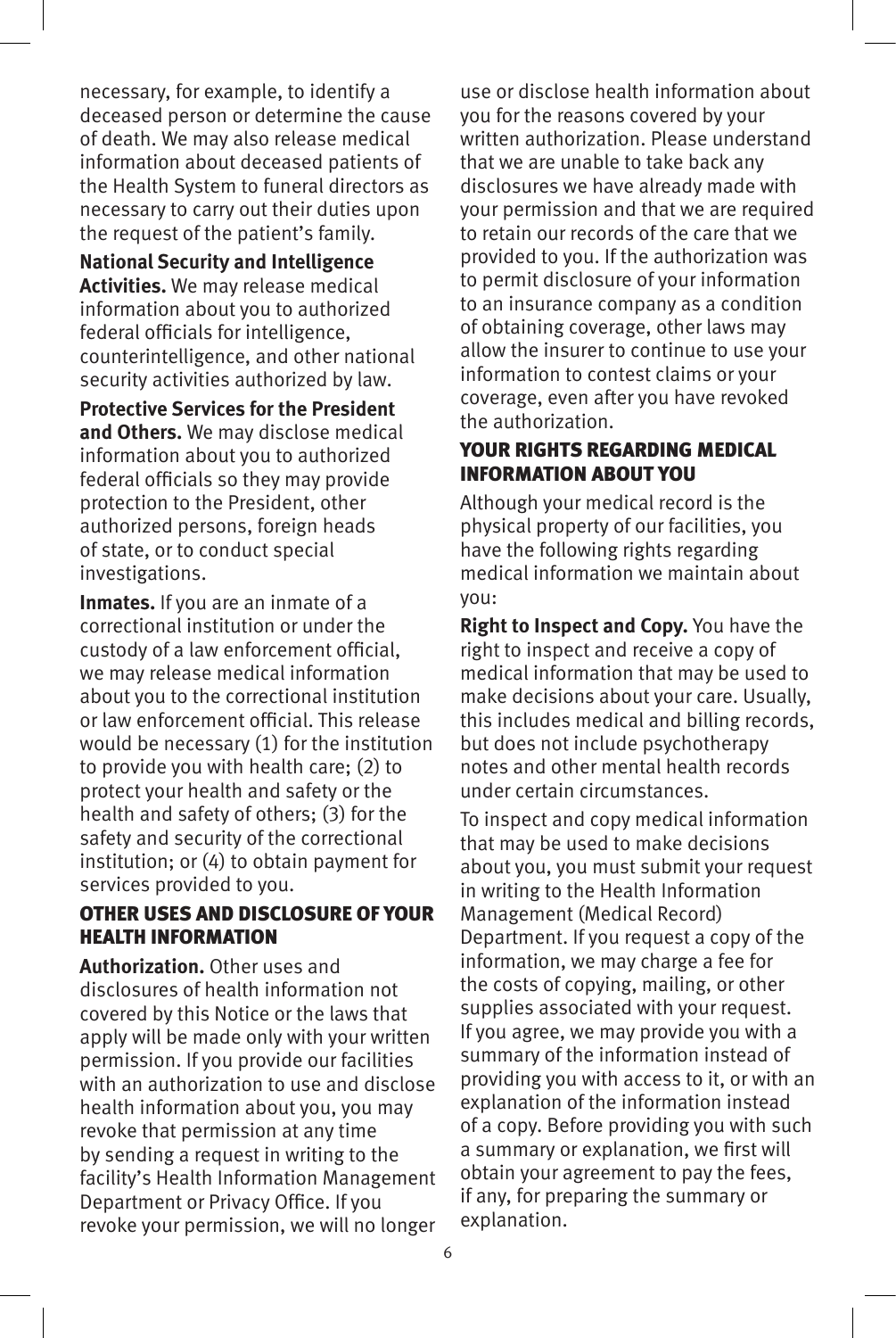We may deny your request to inspect and copy your medical information in certain very limited circumstances, such as when your physician determines that for medical reasons this is not advisable. If you are denied access to medical information, you may request that the denial be reviewed. Another licensed healthcare professional chosen by the Health System will review your request and the denial. The person conducting the review will not be the person who denied your request. We will adhere to this person's decision regarding your access to the records.

**Right to Amend.** If you feel that medical or billing information we have about you is incorrect or incomplete, you may ask us to amend the information. You have the right to request an amendment for as long as the information is kept by or for the Health System. To request a correction to your medical record, you must complete a "Request for Amendment of the Medical Record" form available in the Health Information Management (Medical Records) department. Your written request will be submitted to the Health Systems Privacy Office. Under no circumstances may documentation be expunged or deleted from the medical record. We may deny your request for an amendment if it is not in writing or does not include a reason to support the request. In addition, we may deny your request if you ask us to amend information that:

- Was not created by us, unless the person or entity that created the information is no longer available to make the amendment;
- Is not part of the medical information kept by or for the Health System;
- Is not part of the information which you would be permitted to inspect and copy; or
- Is accurate and complete.

If your request is denied, you have the right to submit a Statement of Disagreement which will be included in your medical record.

#### **Right to an Accounting of Disclosures.**

You have the right to request an "accounting of disclosures." This is a list of some of the disclosures we made of medical information about you that were not specifically authorized by you in advance in accordance with state and federal regulations.

To request this list or accounting of disclosures, you must submit your request in writing to the Health System's Privacy Office. Your request must state a time period that may not be longer than six years prior to the date of the request. Your request should indicate in what form you want the list, for example: on paper or electronically. The first list you request within a 12-month period will be free. For additional lists, we may charge you for the costs of providing the list. We will notify you of the cost involved, and you may choose to withdraw or modify your request at that time before any costs are incurred.

**Right to Request Restrictions.** You have the right to request a restriction or limitation on the medical information we use or disclose about you for treatment, payment, or healthcare operations. You also have the right to request a limitation on the medical information we disclose about you to someone who is involved in your care or the payment for your care, like a family member or friend. A request for restriction of medical information for treatment, payment, and hospital operations must be made in writing to the Health Systems Privacy Office.

*We are not required to agree to your request unless your request pertains to not disclosing health information to a health plan for payment or operations related to services you paid for in full*